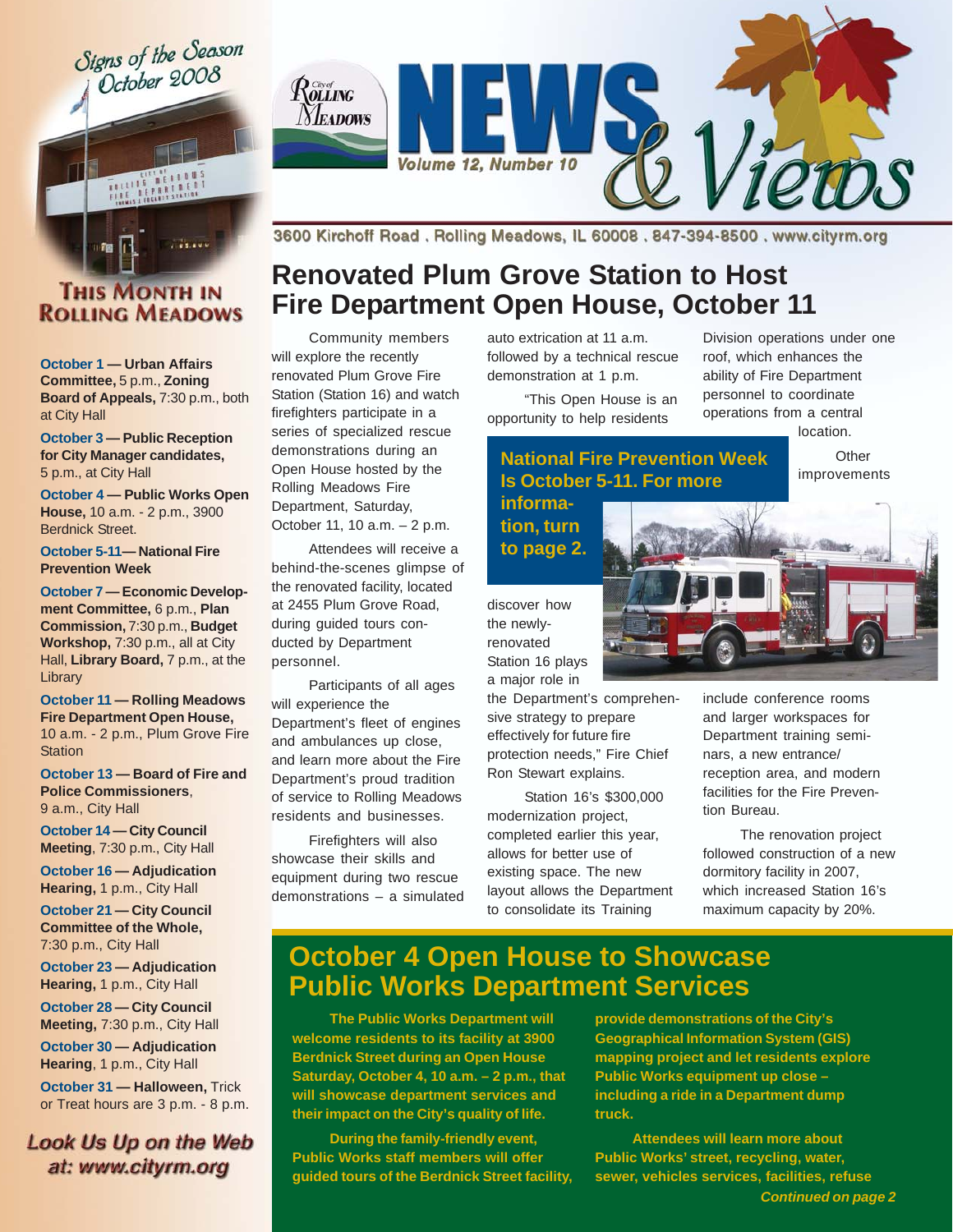### **October 4 Open House to Showcase Public Works Department Services**

*Continued from page 1*

and forestry operations while enjoying complimentary food, beverages and raffle prizes.

"The open house offers Public Works an opportunity to display the wide range of services it provides. We want to remind people of just how much Public Works impacts daily life in Rolling Meadows," explains Assistant Public Works Director Reid Bateman.

The open house will showcase the Department's on-site "rain garden" that aids in storm water runoff. Acting as a sort of catch basin, the rain garden helps remove sediment and other contaminants from storm water runoff that eventually flows into Salt Creek.



*Public Works vehicles at 3900 Berdnick St.*

Northrop Grumman has donated 500 educational brochures promoting the benefits of the Public Works Rain Garden for distribution at the open house.

In addition, members of the Urban Affairs Committee's Environmental Subcommittee will be on hand to help guests learn more about ways to protect the environment.

Raffle prizes include three 35-gallon recycling carts, provided by Rehrig Pacific Company, and a tree (2.5 inches in trunk diameter) donated by Veolia Environmental Services. Public Works will make arrangements with a local contractor to plant the tree on the winner's behalf. The raffle drawing will take place at 1 p.m.

Veolia has also donated 200 spruce seedlings that will be offered to attendees.

For more information about the October 4 open house, contact Public Works at 847- 963-0500.



BY FIRE CHIEF RON STEWART grilling or broiling food. If you leave the

our homes to be safe havens, but home

fires resulted in 2,580 deaths, 12,500 injuries and \$6.8 billion in property damage across the country in 2006.

Children under age five and older adults face the highest risk of home fire death, but young adults face a higher risk of fire-related injury.

To reduce the potential for deadly fires in our community, the Rolling Meadows Fire Department is proud to partner with the National Fire Protection Association (NFPA) and encourage residents to "Prevent Home

Fires," the theme of this year's National Fire Prevention Week, October 5 – 11.

#### **Healthy Heating**

Heating equipment is a leading cause of home fire deaths. To reduce the possibility of a devastating fire, we urge residents to:

● Maintain heating equipment and chimneys by having them cleaned and inspected each year by a qualified professional.

 $\bullet$  Keep combustible materials  $$ such as paper, bedding or furniture – at least three feet from heating equipment.

● Turn off portable space heaters when going to bed or leaving a room.

● Never use an oven to heat a home.

#### **Strike Out Smoking-Related Fires**

The best way to avoid smokingrelated home fires is to smoke outside. If you decide to smoke inside, use deep, sturdy ashtrays. Keep matches and lighters out of children's reach, and *never* smoke in a home where oxygen is used.

#### **Cook with Care**

Stay in the kitchen when frying,



# **Fire Prevention Week to Focus On Home Fire Safety**

We consider

kitchen – even for a short period of time – turn off the stove. Other precautions include:

● Keep anything that can catch fire away from the stovetop.

● If a small stovetop fire starts, put on an oven mitt and smother the flames by carefully sliding a lid over the pan. Turn off the burner.



### **Everyday Electrical Safety**

● Keep lamps, light fixtures and light bulbs away from anything that can burn (lamp shades, bedding, curtains and clothing).

● Replace cracked or damaged electrical cords.

● Use extension cords for temporary wiring only.

● Call a qualified electrician if you encounter recurring problems with blown fuses or circuit breakers, discolored or warm wall outlets, flickering lights, or a burning, rubbery smell coming from an appliance.

Residents should also test each smoke detector once per month, following the manufacturer's instructions, and replace batteries once a year. A good rule of thumb is to replace batteries the same day you change your clocks from daylight savings time to standard time each fall.

For more information on National Fire Prevention Week, visit **www.firepreventionweek.org.**

*Harper College in Palatine has served 17,622 Rolling Meadows residents since the college opened in 1967, including 1,081 who earned a degree or educational certificate. More than 1,600 residents have registered for a class at Harper in the past year alone. Source: Harper College*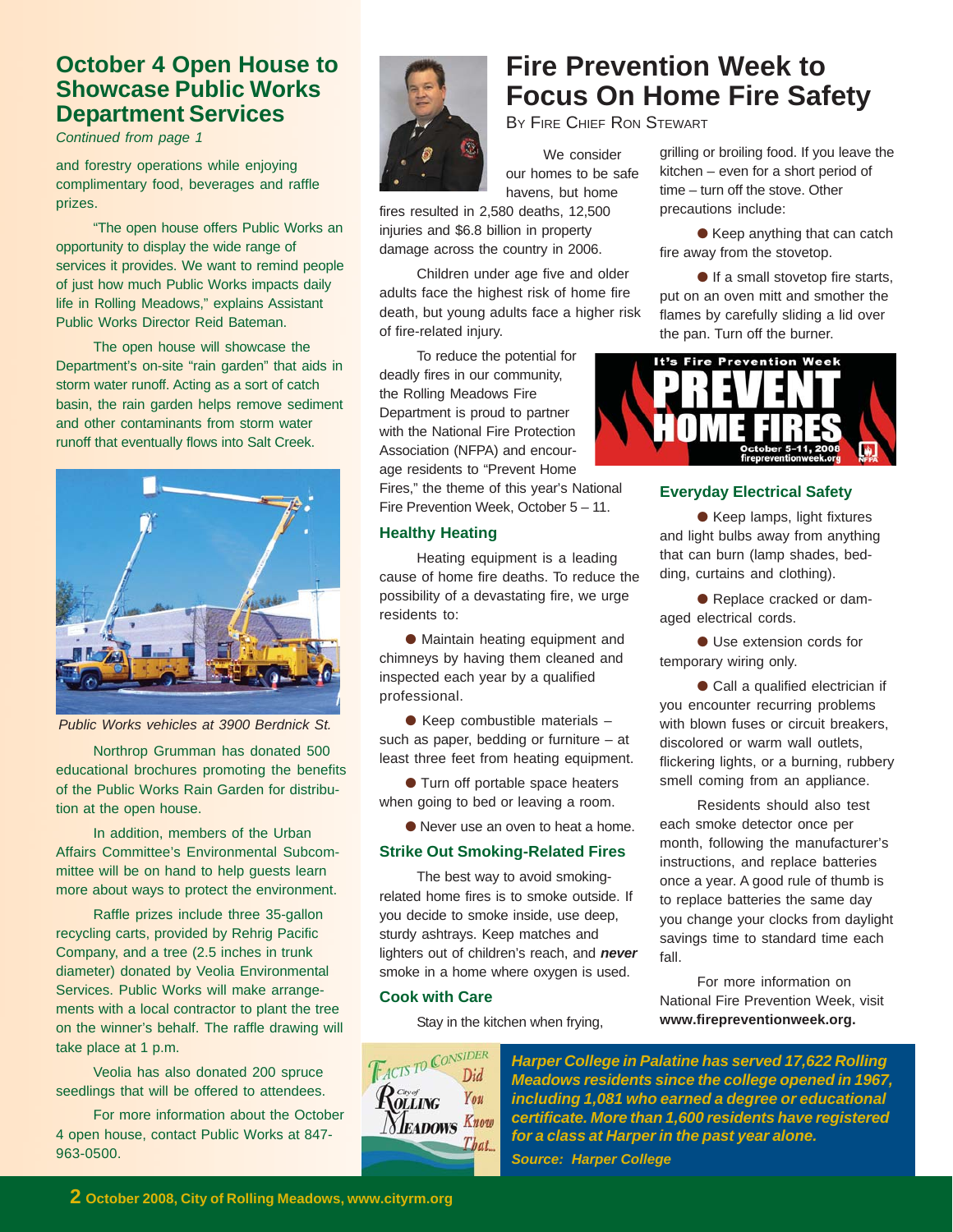# **Retiring City Manager Tom Melena's Legacy: Empower People, Get Them Working Toward Goals**

Long after Tom Melena leaves City Hall's second floor corner office at yearend, the people of Rolling Meadows will continue to benefit from the discipline

he brought to goal setting and planning. "If you spend \$50 million on city government, at the end of the year, you ought to be able to say you've accomplished something," he likes to say.

Melena's legacy is that he knows how to empower people and get them working together toward common goals. His seven-and-a-half-year tenure as City Manager is notable for the absence of contention and

disagreement. Everything didn't always happen the way city planners hoped—a redevelopment solution for the former Dominick's property has proven especially elusive—but everyone remained committed to the goals outlined, then updated at each annual goal setting meeting.

#### **'Hands Off' Style**

As a manager, Melena's "hands off" style of executive leadership empowers department heads, holds them responsible, and makes a conscious effort to stay out of their way. When Police Chief Steve Williams came in recently to say that he did not want to lay off any sworn police officers to meet reduced budget targets, even if that meant losing civilian employees who had been hired to reduce costs, Melena looked him in the eye and said, "That's your call."

When former Fire Chief Phil Burns announced his plans to retire two years ago, Melena convened a meeting of the fire department's senior staff and told them, "The next chief is coming from this group." They looked at one another, and at first no one was sure what to say.

Melena's administrative assistant, Cathy Thompson, describes her boss as "low key" and "very fair." She says, "He trusts his department heads to run their own departments. He's hands off, but he keeps track of what they're doing. He doesn't micromanage anything."

The City pays department heads good salaries, Melena reasons, "Why

*Tom Melena, left, Mayor Ken Nelson and former Mayor Tom Menzel joined Meijer Public Affairs Manager Tatjana Nenadovich at a ground-breaking*



shouldn't I rely on them? I try to delegate, trusting the staff, and I let them know I'm here whenever they need help."

Many years of experience in municipal management have taught Melena that small, symbolic things can be important. For example, he does not sit on the dais at City Council meetings. He and the staff sit down on the same level as residents attending the meeting (albeit with a reserved seat up front). "We don't want to be seen as the equivalent of a Council member," he says. "Let the Mayor and Council do the debating. We don't want to become part of the issue. We provide the information and look to them to tell us what to do with it."

#### **A Unique Opportunity**

 When he arrived in Rolling Meadows in 2001, Melena wasn't sure how he'd fit in after working for municipalities in Minnesota and New Hampshire that had been recognized for taking innovative approaches, especially in economic development. "I was given a unique opportunity. It's been one heck of a ride. I've learned a lot, and I've had a great group of employees to work with," he says.

"Tom has done a truly wonderful job for the City," says Mayor Ken Nelson. "He's constantly full of ideas and always looking for ways to improve. I'd hold our City Manager up to anyone I've seen in a similar position."

Looking back, Melena realizes that while he came here with nearly 30 years of experience in municipal management, Meadows assignment were new to him, beginning with the sheer massiveness of working in the shadow of a huge, polyglot city, Chicago. "It was like coming from AAA baseball to the major leagues," he says.

Then, there is Rolling Meadows' remarkable diversity: Latino, Asian, Russian, Muslim, African-

several aspects of the Rolling

American. He hadn't seen such diversity in Minnesota or New Hampshire, though he had learned from U.S. Army deployments in Haiti (where he was the minority) and Bosnia.

#### **Appreciate 'Hometown Feel'**

Melena quickly came to appreciate Rolling Meadows' "hometown feel." The City has a sense of community that's much stronger than you will find in most suburbs, he believes. "People are out walking on the sidewalks and getting involved in activities like Terry Moran Day, the parades and celebrations, the car shows. It's different."

Another thing about people in Rolling Meadows is that "we watch our buck very closely. Surrounded by larger communities, we're a nice little community making our way in a big cruel world."

Melena moved into the City Manager's office as the 2001-2002 recession was deepening. Now he's leaving as another recession takes hold. Between recessions, he's led some notable accomplishments in economic development. When he arrived, the on again, off again Meijer superstore project was faltering. He got it back on track and directed completion of the retail center now functioning around the intersection of Golf and Algonquin Roads.

Three of the four buildings planned for the Riverwalk mixed use development on Kirchoff Road across from City Hall and Kimball Hill Park have been successfully completed. The project stalled when the bottom dropped out of the condo market, but when the economy turns, it and other economic development *Continued on page 4*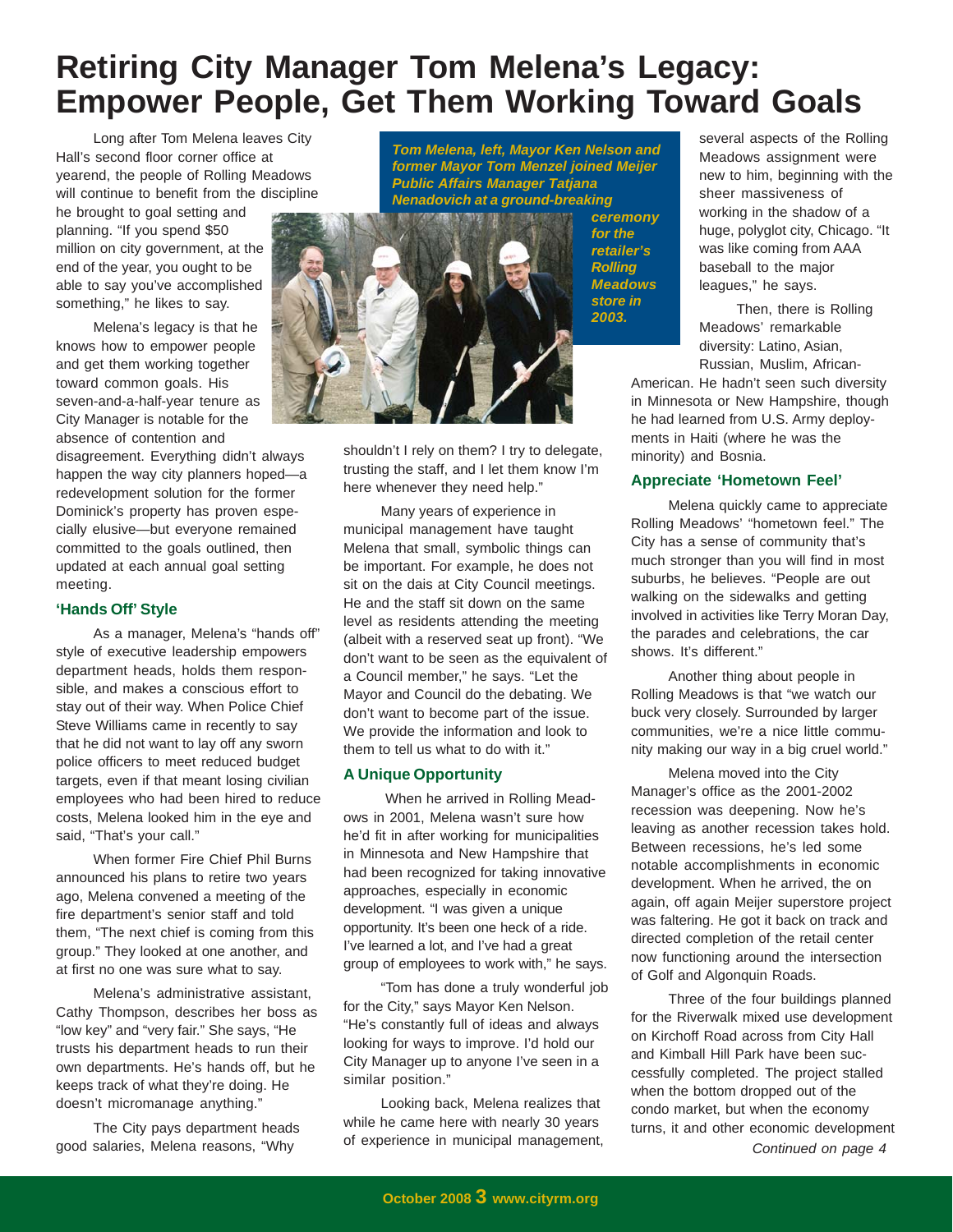# **Retiring City Manager...**

*Continued from page 3*

initiatives delayed by the slump will be back on track.

Melena believes his most lasting contribution to economic development has been creation of the comprehensive plan, which divides the City into seven development areas and establishes goals for each of them. It draws on the resources of urban planning consultant the Lakota Group to outline options for developers. Instead of waiting for developers to make proposals, the plan lets city planners take the lead.

#### **Desire to Build in his Blood**

Melena is the son and grandson of construction industry entrepreneurs and believes the desire to build is in his blood. He completed a second bachelor's degree in construction management. That background served him well when it was time to remodel the outmoded City Hall building. A complete City Hall renovation would

cost \$4 million, one contractor said. Melena decided instead to divide the job into four subprojects and do it little by little, step by step. It took two years to complete, but the cost was cut to less than \$2 million.

Fire Department officials saw the same passion in Melena's shepherding of the renovation of Station 16 on Plum Grove Road and now the planning for the new Station 17 on Algonquin Road.

As he prepares to retire, Melena says he's "surprised at the wisdom of the 25-year-old kid who chose a career in public administration. It turned out to be a very good choice. I'm glad I did it, and I would do it again."

After receiving a bachelor's degree in economics and political science from Minnesota State University (MSU), Mankato, MN, Melena was drafted into the Army. He hadn't made the best grades in college, having determined that "anything better than a 'C' is overkill."

In the Army, he heard about a master's program called Urban Studies. At MSU, the head of the program was Dr. Robert Barrett, who decided he liked young Melena, despite his very mediocre college record. With Dr. Barrett's help, Melena was provisionally admitted to the program and given an opportunity to take the Graduate Record Exam (GRE). He surprised Dr. Barrett and himself by doing well on the GRE. Dr. Barrett then helped him get an internship assisting Warren Hyde, the City Manager in affluent, suburban Edina, MN.

Mr. Hyde declared, "You're going to become a manager," and a career was launched. He became assistant city manager under his third important mentor, Bill Bassett, in Mankato and went on to a series of manager positions, leading to Rolling Meadows.

Meanwhile, he maintained a parallel career in the Army Reserve, rising to the rank of Lt. Colonel. When he arrived in Rolling Meadows, Cathy Thompson considered calling him "Colonel" before deciding on "Doc," the nickname she often uses today. At the time he became City Manager, the Mayor was Tom Menzel, and there were several other "Toms," so she started calling him "Doc," because he was completing the work for a Ph.D. degree in public administration. He's done everything but the dissertation required to become "Doc" officially.

# **City Council Invites Five Finalists For City Manager Interviews, October 3**

City Council has chosen five finalists for Rolling Meadows City Manager and invited them to visit the City Friday, October 3, for a round of interviews, a City tour, and an introduction to the community, including a reception to which the public is invited.

When the October 3 interviews are completed, Council expects to narrow the field to up to three candidates, who will be invited to stay over Saturday, October 4, for a second round of interviews.

Forty-three candidates applied for the position to be vacated when City Manager Tom Melena retires at yearend after seven-and-a-half years on the job. The City's professional recruiting consultants, The PAR Group, Lake Bluff, first picked 18 finalists and conducted interviews and reference checks before bringing 10 to City Council for consideration at a September 10 executive session that lasted three hours.

"We intended to narrow the field to six, but as we got

 *"It's been one heck of a ride. I've learned a lot, and I've had a great group of employees to work with."*

*— Tom Melena*

through the process, these five were clearly the top candidates," Mayor Ken Nelson says. PAR Group Vice President Mark Morien concurs: "We believe any of the 10 candidates could do the job, but these five are the best for Rolling Meadows."

Nelson says some of

the City Manager finalists are younger and others would bring more than 30 years of experience to the job. Some are from Illinois and others out of state.

"We have been pleased with the whole process—the number and quality of candidates brought by our nationwide search, the thoroughness of PAR's research, and the constructiveness of City Council's discussion of this very important decision," Nelson says.

The City's priorities include excellence in budgeting and fiscal management, a track record in achieving economic development goals, ability to work with unions and handle other personnel matters, and understanding of issues associated with diversity in the community and the workforce.

The five finalists are being invited to bring their spouses or significant others and perhaps other family members when they visit the City October 3. "It's critical that spouses and family are comfortable with the environment here," says Nelson.

In addition to the City tour, candidates' families will be introduced to schools, parks, libraries, places of worship, cultural attractions, shopping and other advantages of Rolling Meadows. "Rolling Meadows needs to sell itself," Morien says.

City Council's objective is to hire a new City Manager by the end of October, with time for a transition before Melena's retirement.

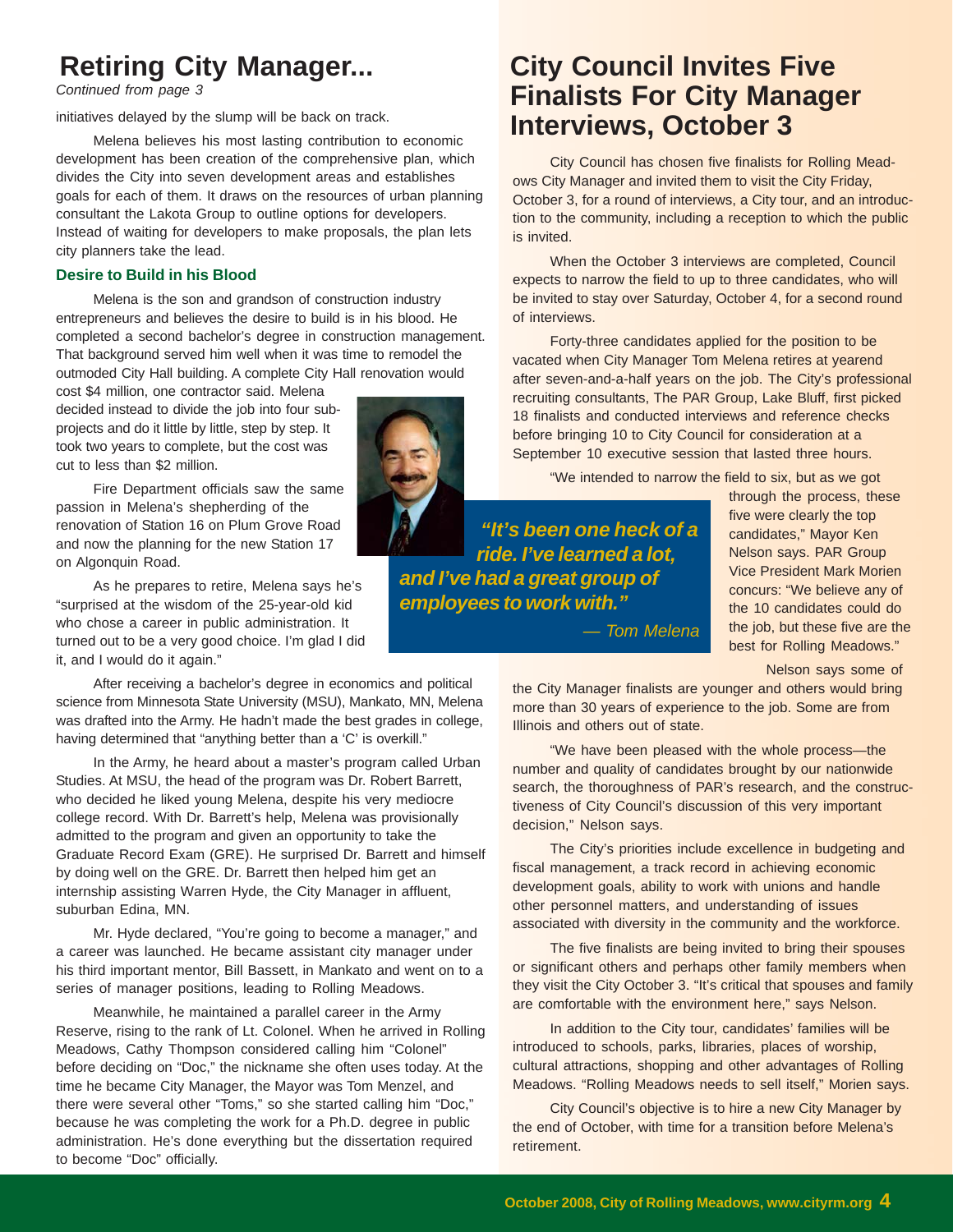### **City Explores Staff Cutbacks To Balance Budget**

City officials, struggling with declining tax revenues, diminished fund balances and rapidly escalating costs, are considering a 10-15% reduction in City staff levels and increases in service fees to balance the 2009 budget, Finance Director Jim Egeberg reports.

The proposed staffing reduction includes up to 19 full-time employees and all part-time and seasonal personnel in the Community Development, Police and Public Works Departments.

"The City budget consists primarily of employee salaries and benefits. Simply cutting expenditures for supplies and contractual services is not an option in crafting a viable budget," Egeberg explains.

As a result of current economic conditions, Egeberg says the only option is to reduce the number of City personnel and, subsequently, reduce services to Rolling Meadows residents.

The proposed staffing cutbacks for 2009, as indicated in the budget draft, will be spread among personnel in all City departments.

Egeberg emphasizes that Rolling Meadows' emergency services will not be affected.

"Residents who call 911 will receive prompt service from first responders, but they may notice a reduction of available services in other areas," he says.

 The City also faces a steep reduction in its cash reserves. This prevents Council from tapping fund balances to offset lower revenues and higher costs, as in previous economic downturns.

Skyrocketing costs, compounded by major declines in revenues, have taken a toll on the City's financial health. In 2008 alone, Rolling Meadows experienced vast increases in fuel and vehicle costs (43%), the cost of purchasing water from Chicago (15%), and refuse pickup costs (9%) due to rising fuel prices.

To offset higher costs – which the City must pay to service providers – the 2009 budget recommends increasing refuse pickup fees by 9%, water usage fees by 17.5%, and storm water fees by 7.5%.

Council members are

also considering proposals for revenue surcharges on utilities, such as natural gas and electricity, and the modification of rental license and building fees to reflect current market rates.

Department heads were ordered to cut \$1.1 million from their operational budgets, which freezes spending at 2008 levels, in an effort to reduce costs.

"Due to cost increases and inflation, we're looking at a significant reduction in spending levels for 2009," City Manager Tom Melena says. "Proposed staffing levels and cost containment strategies will have an effect on City services, but these are the tough decisions that will have to be made to guarantee the City's financial integrity," he explains.

A draft of the 2009 budget is available for review at City Hall, 3600 Kirchoff Road, the Rolling Meadows Library, 3110 Martin Lane, and online at the City's Website, **www.cityrm.org**. City Council expects to approve the budget in late November.

## **City's Recyclable Material Collection Increases 25%**

Recyclable materials collection increased 25% over a four-month period following the launch of Rolling Meadows' expanded recycling program in early April, according to an analysis of recycling data by the Public Works Department.

Between April and July, recycling collection increased to 936 tons of material, up from 748 tons for the same period in 2007. City officials believe the transition to larger 65 gallon recycling carts now in use by residential refuse customers played a key role in the jump.

"The new recycling carts were delivered to all refuse customers the first week of April to replace the 18-gallon bins in use for many years," Public Works Director Fred Vogt says. "The initial numbers look promising. We hope this trend continues over a longer period of time."

In addition, the carts are designed to lower the City's overall refuse disposal costs, or "tipping" fees, Assistant Public Works Director Reid Bateman says.

"Besides gaining environmental benefits, the larger carts will help the City reduce its costs for disposal of household refuse, as material normally destined for the landfill is instead recycled," Bateman explains.

The City's expanded recycling initiative followed a highly successful "pilot" program that was completed in 2007. More than 600 participating households in select neighborhoods across Rolling Meadows were provided with the larger recycling carts in an effort to explore possible advantages of using the 65 gallon carts.

### **Bev Keagle Elected Presiden**t, **Historical Society**

Bev Keagle, counted among the community "pioneers" who moved to Rolling Meadows in the mid-1950s, was elected to a two-year term as President of the Rolling



Keagle was a founding member of the Historical Society in 2002, and has previously served as Vice President and

Meadows **Historical** Society.

*an early museum fundraiser, has been active in the City's Historical Society since it was founded.*

*Bev Keagle, at*

**Other Historical Society** officers are 6<sup>th</sup> Ward Alderman Kathy

Secretary.

Kwandras (First Vice President – Programs), Alice Fitzgerald (Second Vice President – Membership), former City Clerk Marylyn Koch (Secretary), and Jackie Liszewski (Treasurer).

"Members of the Rolling Meadows Historical Society have accepted the challenge of preserving the City's storied past for future generations," Keagle says.

"The Society has achieved considerable success in our six years of existence. We will continue our efforts to chronicle the rich history of Rolling Meadows and tell the stories of those who built the City we love today."

Visit the Rolling Meadows Historical Museum, a replica of an original Kimball Hill Home, Sundays, 1-4 p.m. For more information, call the Historical Society at 847-577-7086.